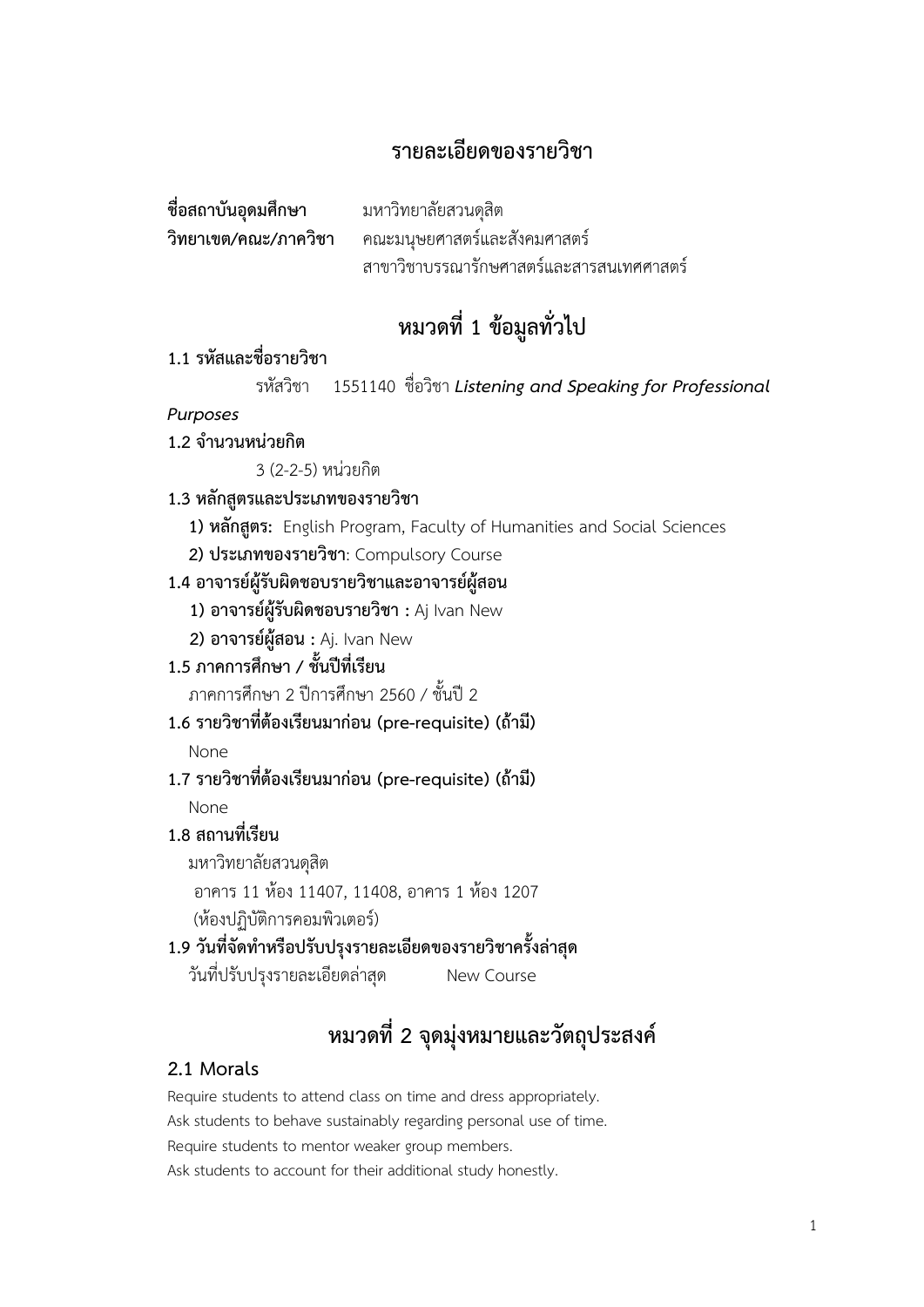### **2.2 Knowledge**

Make students aware of language in the context of their own lives and society at large. Application of the language in real life Provide inter disciplinary examples and require personal research

#### **2.3 Cognitive Skills**

Require self-study time.

Ask students to follow a logical plan and involve students in problem solving activities and active learning

#### **2.4 Interpersonal Skills**

Require respect and cooperation while engaged in active learning with regards to group work, adhering to roles (leadership and participators) in presenting and conducting a meeting, and pair work.

Make students aware of culture differences regarding interactions and language use (appropriate levels of formality), especially cross-cultural business etiquette.

### **2.5 IT, Numerical and Communicative Skills**

Regular communication activities in pairs, and group work regarding presentations and meetings. Power point for presentations and video and audio equipment use for interviews and roleplays.

# **หมวดที่3 ลักษณะและการด าเนินการ**

## **3.1 ค าอธิบายรายวิชา**

.

Focus on listening and speaking in a variety of business situations. Conduct business presentations and business meetings. Study cross-cultural business etiquette, handle telephone enquiries, and deal with verbal complaints in a professional manner.

| บรรยาย | สอนเสริม                    | การฝึกปฏิบัติ/       | การศึกษาด้วย |
|--------|-----------------------------|----------------------|--------------|
|        |                             | งานภาคสนาม/การฝึกงาน | ตนเอง        |
| 30     | I will give students a set  | 30                   | 90           |
|        | time of 1 hour per week for |                      |              |
|        | remedial work and           |                      |              |
|        | consultation.               |                      |              |

## **3.2 จ านวนชั่วโมงที่ใช้ต่อภาคการศึกษา**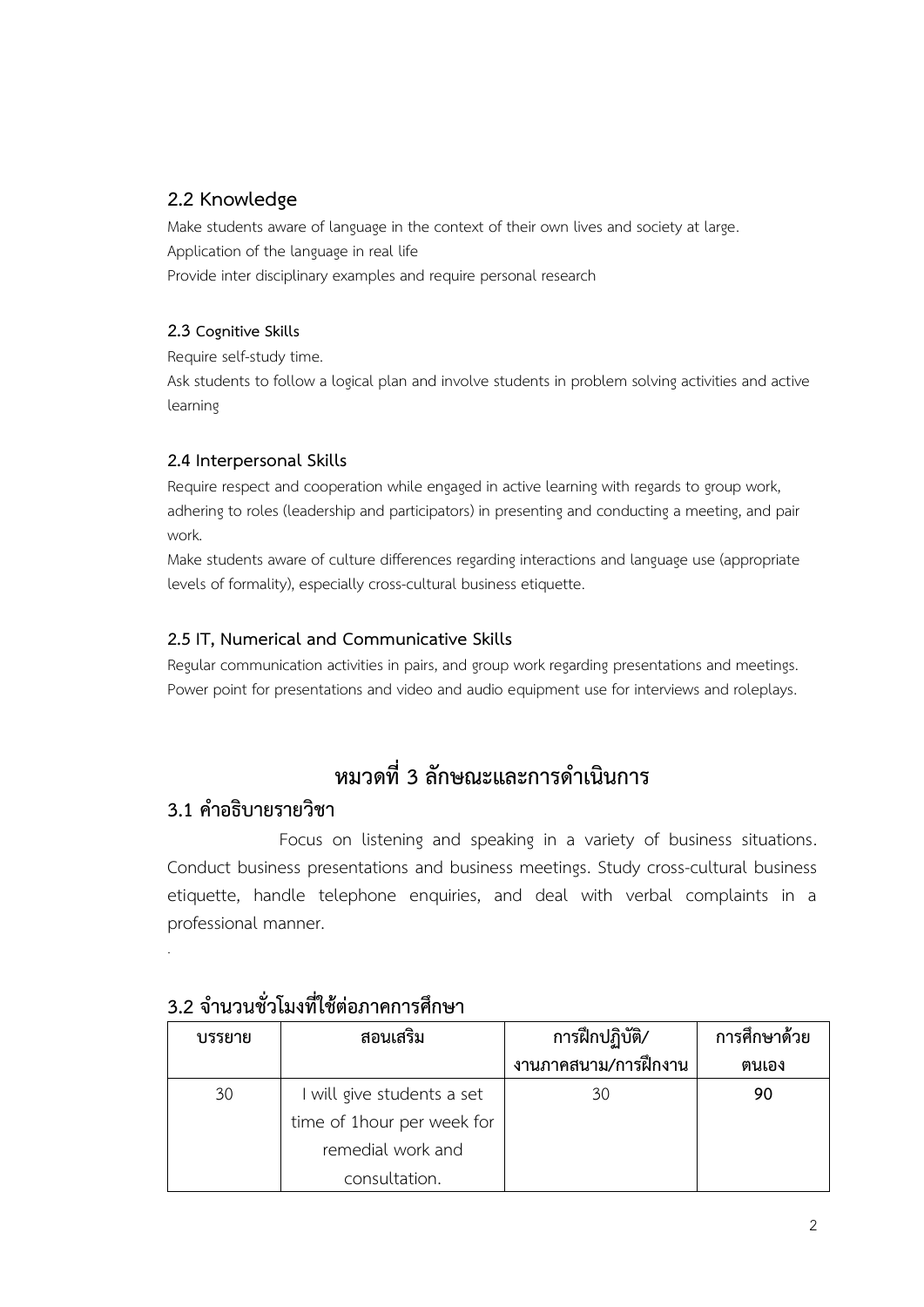# **3.3 จ านวนชั่วโมงต่อสัปดาห์ที่อาจารย์ให้ค าปรึกษาและแนะน าทางวิชาการแก่ นักศึกษาเป็นรายบุคคล**

Students should listen to English for a minimum of 15 minutes per day, preferably rising to 30 minutes per day in the second half of the semester. In addition they must complete assignments, homeworks and prepare for tests. Total average time of 2 hours per week. The instructor can be contacted by phone on 085 713 1984 and by email at ivan.[new@gmail](mailto:ivan.new@gmail.com).com. A Facebook group page is also available.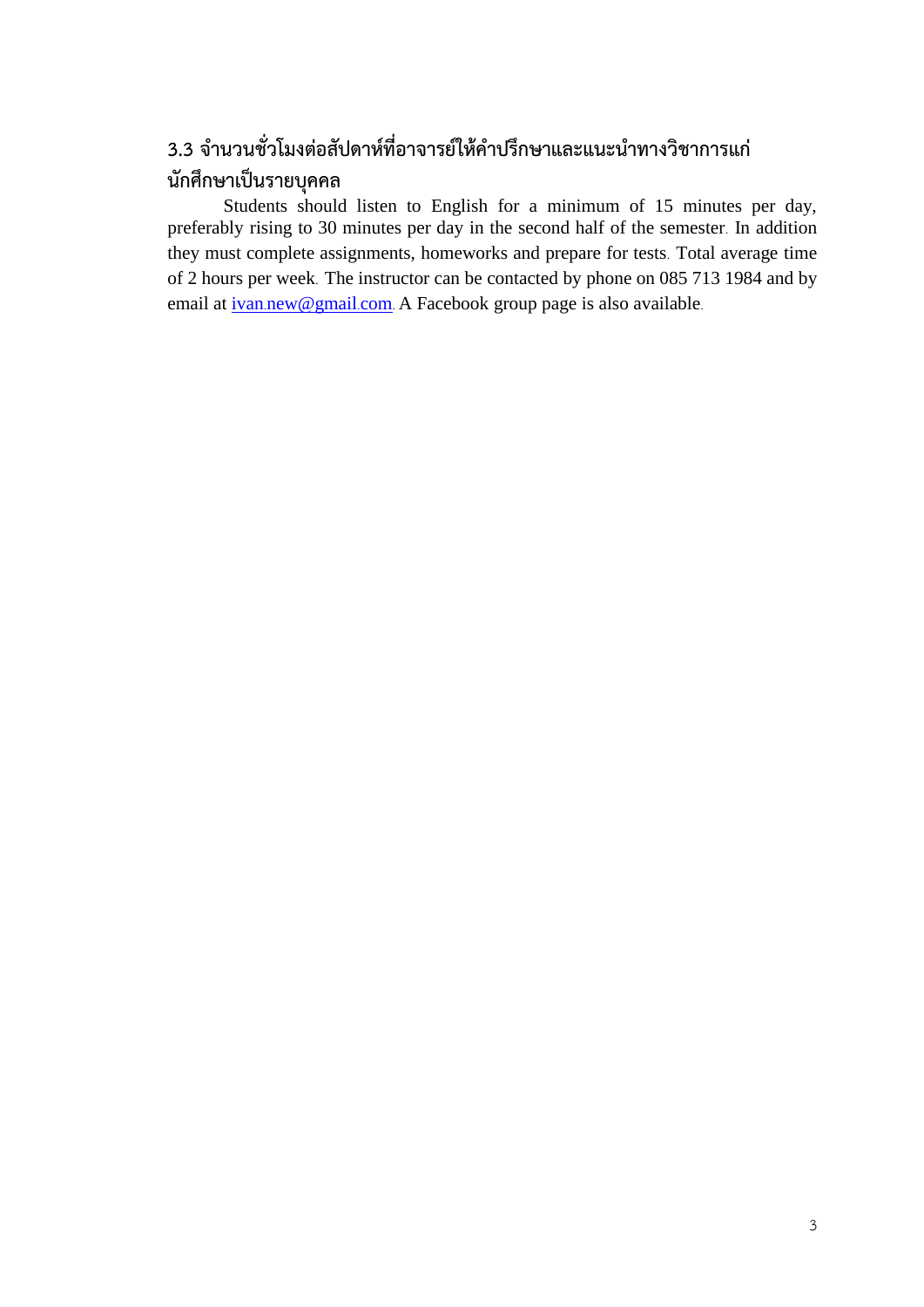# **หมวดที่4 การพัฒนาการเรียนรู้ของนักศึกษา**

**วิธีการสอนและการประเมินผล**

| ผลการเรียนรู้ที่ต้องการพัฒนา             | วิธีการสอน                               | วิธีการประเมิน                             | สัปดาห์ที่ | ค่าน้ำหนักของ |
|------------------------------------------|------------------------------------------|--------------------------------------------|------------|---------------|
|                                          | Strategy                                 | Evaluation                                 | ประเมิน    | การประเมินผล  |
|                                          |                                          |                                            | Weeks      |               |
| ด้านคุณธรรม จริยธรรม - Morals            | Require students to attend class on      | Check attendance and dress.                | $1 - 15$   |               |
|                                          | time and dress appropriately.            | Check students' record of their use of     |            |               |
|                                          | Ask students to behave sustainably       | time for additional study outside of class |            |               |
|                                          | regarding personal use of time.          | Monitor group activities                   |            |               |
|                                          | Require students to mentor weaker        |                                            |            | 20%           |
|                                          | group members.                           |                                            |            |               |
|                                          | Ask students to account for their        |                                            |            |               |
|                                          | additional study honestly.               |                                            |            |               |
|                                          |                                          |                                            |            |               |
| ้ด้านความรู้ - Knowledge                 | Make students aware of language in the   | Listening Test and Oral Test               | week 8     |               |
|                                          | context of their own lives and society   |                                            | and week   |               |
|                                          | at large. Application of the language in |                                            | 15         | 20%           |
|                                          | real life                                |                                            |            |               |
|                                          | Provide inter disciplinary examples and  |                                            |            |               |
|                                          | require personal research.               |                                            |            |               |
| ด้านทักษะทางปัญญา – Cognitive Skills     | Require self-study time.                 | Check Record of Self Study and             | Week 3 to  |               |
|                                          | Ask students to follow a logical plan    | Exercises in the course book and work      | week 14    | 20%           |
|                                          | and involve students in problem          | sheet materials                            |            |               |
|                                          | solving activities and active learning.  |                                            |            |               |
| ด้านทักษะความสัมพันธ์ระหว่างบุคคลและความ | Require respect and cooperation while    | Monitor class participation                | Week 11    |               |
| รับผิดชอบ – Interpersonal Skills         | engaged in active learning with regards  | Presentations                              |            | 20%           |
|                                          | to group work, adhering to roles         | Check self study record                    |            |               |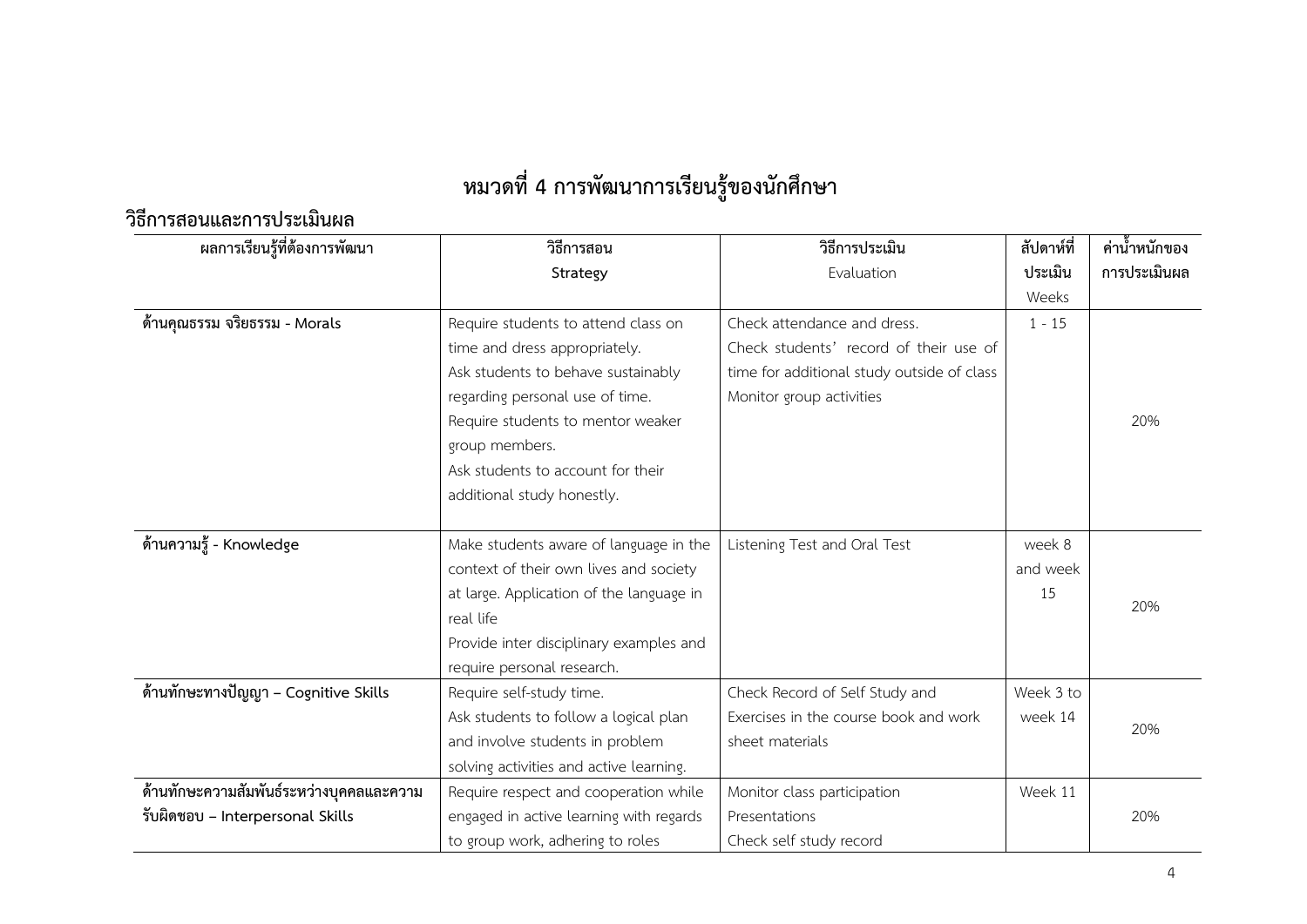| ผลการเรียนรู้ที่ต้องการพัฒนา               | วิธีการสอน                             | วิธีการประเมิน              | สัปดาห์ที่ | ค่าน้ำหนักของ |
|--------------------------------------------|----------------------------------------|-----------------------------|------------|---------------|
|                                            | Strategy                               | Evaluation                  | ประเมิน    | การประเมินผล  |
|                                            |                                        |                             | Weeks      |               |
|                                            | (leadership and participators) in      | Final Assignments           |            |               |
|                                            | presenting and conducting a meeting,   |                             |            |               |
|                                            | and pair work.                         |                             |            |               |
|                                            | Make students aware of culture         |                             |            |               |
|                                            | differences regarding interactions and |                             |            |               |
|                                            | language use (appropriate levels of    |                             |            |               |
|                                            | formality), especially cross-cultural  |                             |            |               |
|                                            | business etiquette.                    |                             |            |               |
| ด้านทักษะการวิเคราะห์เชิงตัวเลข การสื่อสาร | Regular communication activities in    | Monitor class participation | Weeks 1    |               |
| และการใช้เทคโนโลยีสารสนเทศ - IT Skills,    | pairs, and group work regarding        | Presentations               | to 7 and   |               |
| numerical and communication skills         | presentations and meetings. Power      | Final Assignment            | weeks 9    | 20%           |
|                                            | point for presentations and video and  |                             | to 15      |               |
|                                            | audio equipment use for interviews and |                             |            |               |
|                                            | roleplays.                             |                             |            |               |

**หมายเหตุ ผลการเรียนรู้ตัวเข้ม** = ความรับผิดชอบหลัก ผลการเรียนรู้ตัวธรรมดา = ความรับผิดชอบรอง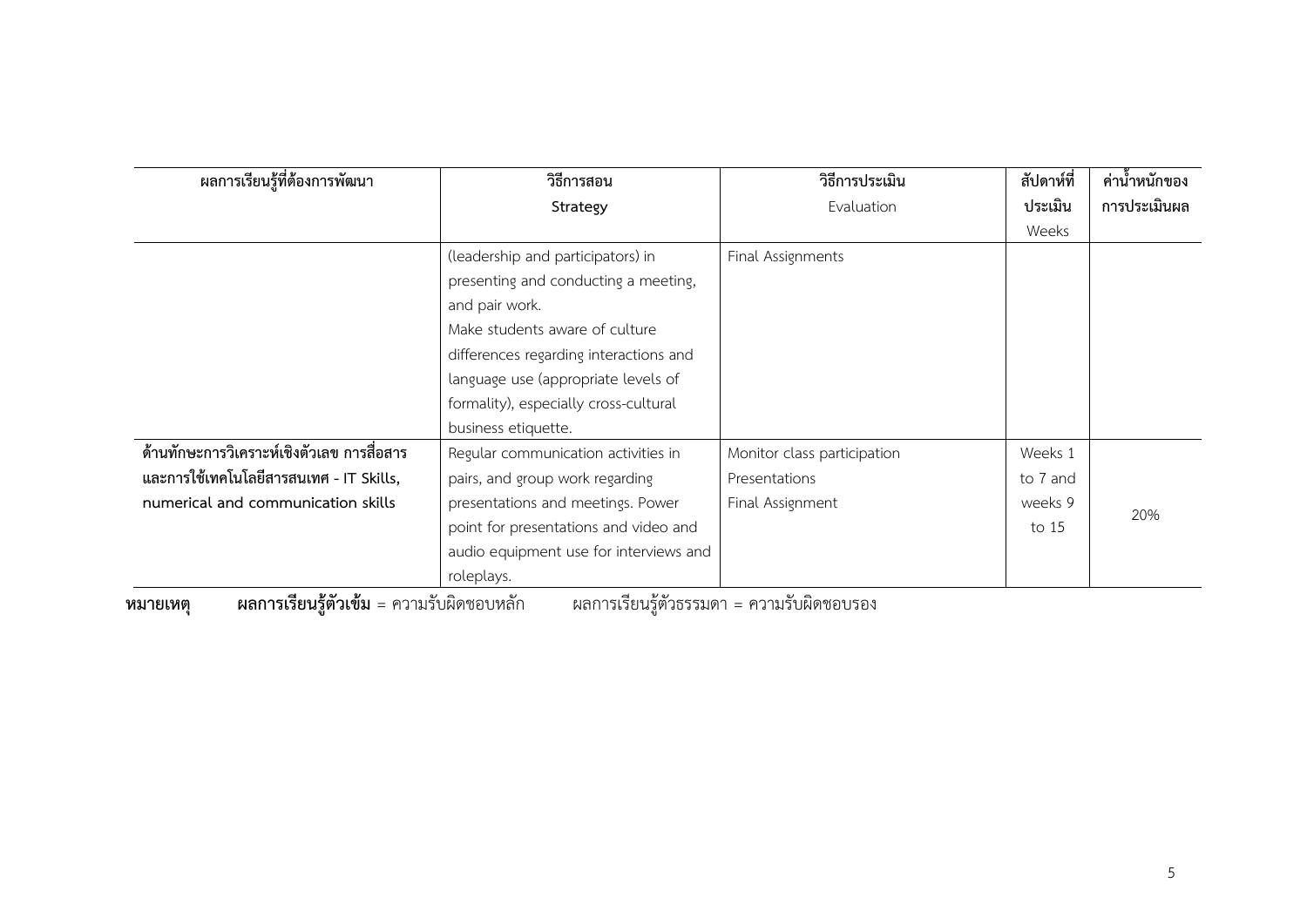# **หมวดที่5 แผนการสอนและการประเมินผล**

# **5.1 แผนการสอน (หมวดที่ 5 ข้อ 2)**

| สัปดาห์ที่        | หัวข้อ/รายละเอียด                  | กิจกรรมการเรียนการสอน/ใบงาน        | สื่อที่ใช้                     | การวัดและประเมินผล       | ผู้สอน   |
|-------------------|------------------------------------|------------------------------------|--------------------------------|--------------------------|----------|
| (ชม.)             | Topic                              | Classroom Activities and           | <b>Instructional Materials</b> | (สัดส่วนการประเมิน)      | Teacher  |
|                   |                                    | Worksheets                         |                                | Evaluation (or not)      |          |
| $\mathbf{1}$      | Orientation<br>to<br>and<br>course | กิจกรรมการเรียนการสอน : Activities | Visual aids                    | Attendance               | Ivan New |
| $(3 \text{ vi.})$ | introduction                       | 1. Presentation                    | (Power point)                  | and Participation -10%   |          |
|                   |                                    | 2. Practice                        | Audio aids                     |                          |          |
|                   | <b>Regulating Speech</b>           | 3. Production                      | Microphone                     |                          |          |
|                   |                                    | กิจกรรม/ใบงาน : Work sheets        | White board                    |                          |          |
|                   |                                    | 1. Course Outline                  | Curriculum Handout             |                          |          |
|                   |                                    | 2. Regulating Speech - Phrases     |                                |                          |          |
| $\overline{2}$    | Pre-test (1hour)                   | กิจกรรมการเรียนการสอน : Activities | <b>Test Paper</b>              | Attendance               | Ivan New |
| $(3 \text{ vi.})$ | Common Errors<br>and Social        | 1. Presentation                    | Visual aids                    | and Participation $-10%$ |          |
|                   | Responses                          | 2. Practice                        | Audio aids                     |                          |          |
|                   |                                    | 3. Production                      | Microphone<br>White board      |                          |          |
|                   |                                    | กิจกรรม/ใบงาน : Work sheets        |                                |                          |          |
|                   |                                    | 1. Common Errors                   |                                |                          |          |
|                   |                                    | 2. Social Responses                |                                |                          |          |
| $\mathfrak{Z}$    | The Fundamentals of Listening      | กิจกรรมการเรียนการสอน : Activities | Visual aids                    | Attendance               | Ivan New |
| $(3 \text{ vi.})$ | and Speaking                       | 1. Presentation                    | Audio aids                     | and Participation        |          |
|                   |                                    | 2. Practice                        | Microphone<br>White board      | 10 %                     |          |
|                   |                                    | 3. Production                      | Course Book                    |                          |          |
|                   |                                    | กิจกรรม/ใบงาน : Work sheets        |                                |                          |          |
|                   |                                    | 1. Stress and Intonation           |                                |                          |          |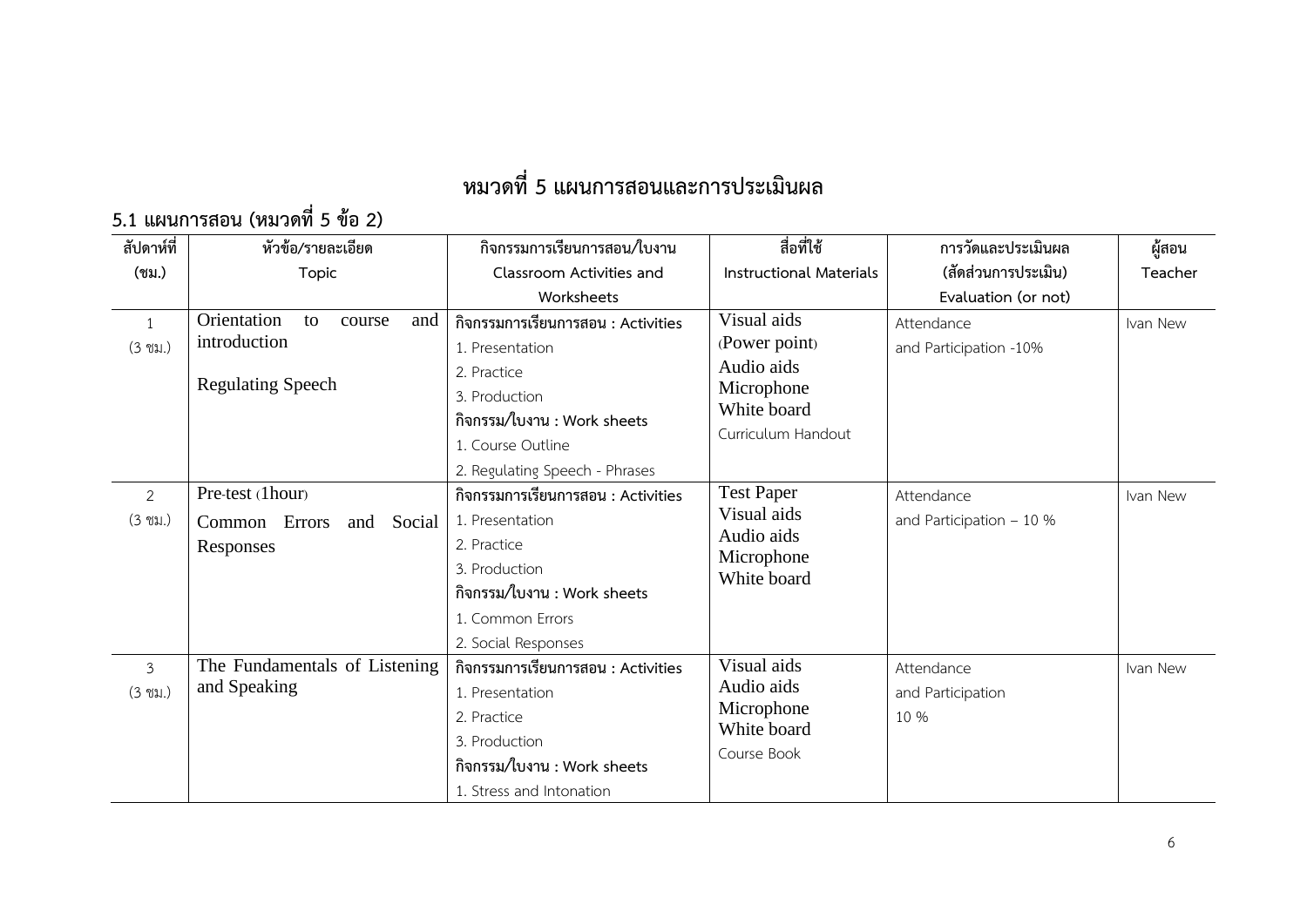| สัปดาห์ที่                          | หัวข้อ/รายละเอียด                              | กิจกรรมการเรียนการสอน/ใบงาน                                                                                                                  | สื่อที่ใช้                                                                   | การวัดและประเมินผล                      | ผู้สอน   |
|-------------------------------------|------------------------------------------------|----------------------------------------------------------------------------------------------------------------------------------------------|------------------------------------------------------------------------------|-----------------------------------------|----------|
| (ชม.)                               | Topic                                          | Classroom Activities and                                                                                                                     | <b>Instructional Materials</b>                                               | (สัดส่วนการประเมิน)                     | Teacher  |
|                                     |                                                | Worksheets                                                                                                                                   |                                                                              | Evaluation (or not)                     |          |
| $\overline{4}$<br>$(3 \text{ vi.})$ | Getting to Know someone<br>Welcoming a visitor | กิจกรรมการเรียนการสอน : Activities<br>1. Presentation<br>2. Practice<br>3. Production<br>กิจกรรม/ใบงาน : Work sheets<br>1. Conversation Maps | Visual aids<br>Audio aids<br>Microphone<br>White board<br>Course Book        | Attendance<br>and Participation<br>10 % | Ivan New |
| 5<br>$(3 \text{ vi.})$              | <b>Hotel Reception</b>                         | กิจกรรมการเรียนการสอน : Activities<br>1. Presentation<br>2. Practice<br>3. Production<br>กิจกรรม/ใบงาน : Work sheets<br>1. Conversation Maps | Visual aids<br>Audio aids<br>Microphone<br>White board<br>Course Book        | Attendance<br>and Participation<br>10 % | Ivan New |
| 6<br>$(3 \text{ vi.})$              | English at the airport                         | กิจกรรมการเรียนการสอน : Activities<br>1. Presentation<br>2. Practice<br>3. Production<br>กิจกรรม/ใบงาน : Work sheets<br>1. Conversation Maps | Visual aids<br>Audio aids<br>Microphone<br>White board<br>Course Book        | Attendance<br>and Participation<br>10 % | Ivan New |
| $\overline{7}$<br>$(3 \text{ vi.})$ | Telephoning                                    | กิจกรรมการเรียนการสอน : Activities<br>1. Presentation<br>2. Practice<br>3. Production<br>กิจกรรม/ใบงาน : Work sheets                         | Visual aids<br>Audio aids<br>Microphone<br><b>White board</b><br>Course Book | Attendance<br>and Participation<br>10 % | Ivan New |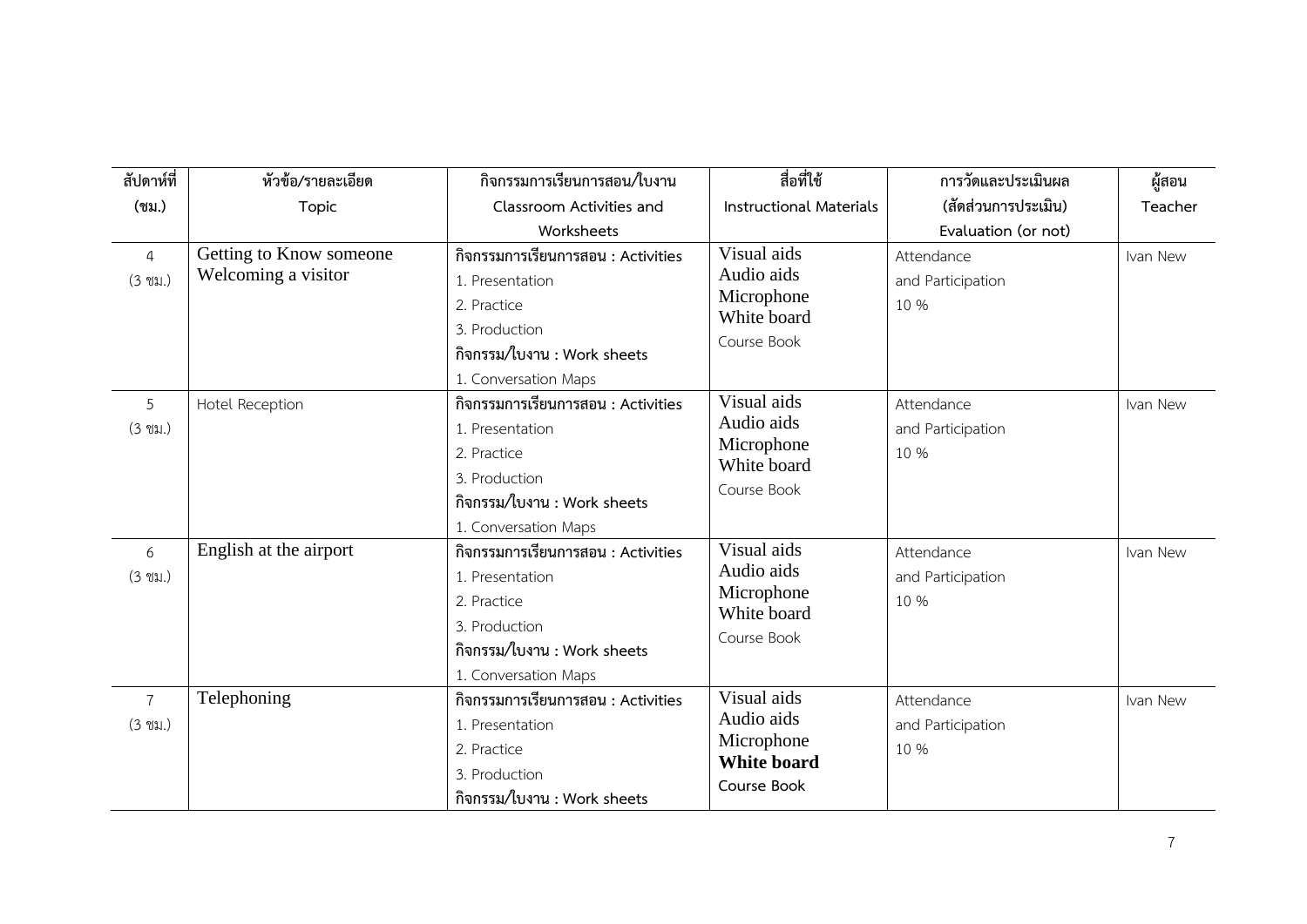| สัปดาห์ที่        | หัวข้อ/รายละเอียด              | กิจกรรมการเรียนการสอน/ใบงาน                            | สื่อที่ใช้                     | การวัดและประเมินผล              | ผู้สอน   |
|-------------------|--------------------------------|--------------------------------------------------------|--------------------------------|---------------------------------|----------|
| (ชม.)             | Topic                          | Classroom Activities and                               | <b>Instructional Materials</b> | (สัดส่วนการประเมิน)             | Teacher  |
|                   |                                | Worksheets                                             |                                | Evaluation (or not)             |          |
|                   |                                | 1. Conversation Maps                                   |                                |                                 |          |
| 8                 | Mid Term (Listening Test) plus | กิจกรรม/ใบงาน : Work sheets                            | <b>Test Paper</b>              | Listening Test Evaluated = 20 % | Ivan New |
| $(3 \text{ vi.})$ | review                         | 1. Review                                              |                                |                                 |          |
|                   |                                | 2.Self-Assessment Record                               |                                |                                 |          |
| 9                 | Meetings                       | กิจกรรมการเรียนการสอน : Activities                     | Visual aids<br>Audio aids      | Attendance                      | Ivan New |
| $(3 \text{ vi.})$ |                                | 1. Presentation                                        | Microphone                     | and Participation               |          |
|                   |                                | 2. Practice                                            | White board                    | 10 %                            |          |
|                   |                                | 3. Production<br>กิจกรรม/ใบงาน : Work sheets           | Course Book                    |                                 |          |
|                   |                                |                                                        |                                |                                 |          |
| 10                | Presenting at a meeting        | 1. Meeting roles<br>กิจกรรมการเรียนการสอน : Activities | Visual aids                    | Attendance                      | Ivan New |
| $(3 \text{ vi.})$ |                                | 1. Presentation                                        | Audio aids                     | and Participation               |          |
|                   |                                | 2. Practice                                            | Microphone                     | 10 %                            |          |
|                   |                                | 3. Production                                          | White board                    |                                 |          |
|                   |                                | กิจกรรม/ใบงาน : Work sheets                            | Course Book                    |                                 |          |
|                   |                                | 1. Presentation Language                               |                                |                                 |          |
| 11                | Group Presentations            |                                                        |                                | Evaluated Presentations = 10%   | Ivan New |
| $(3 \text{ vi.})$ |                                |                                                        |                                |                                 |          |
| 12                | Guiding                        | กิจกรรมการเรียนการสอน : Activities                     | Visual aids                    | Attendance                      | Ivan New |
| $(3 \text{ vi.})$ |                                | 1. Presentation                                        | Audio aids                     | and Participation               |          |
|                   |                                | 2. Practice                                            | Microphone<br>White board      | 10 %                            |          |
|                   |                                | 3. Production                                          | Course Book                    |                                 |          |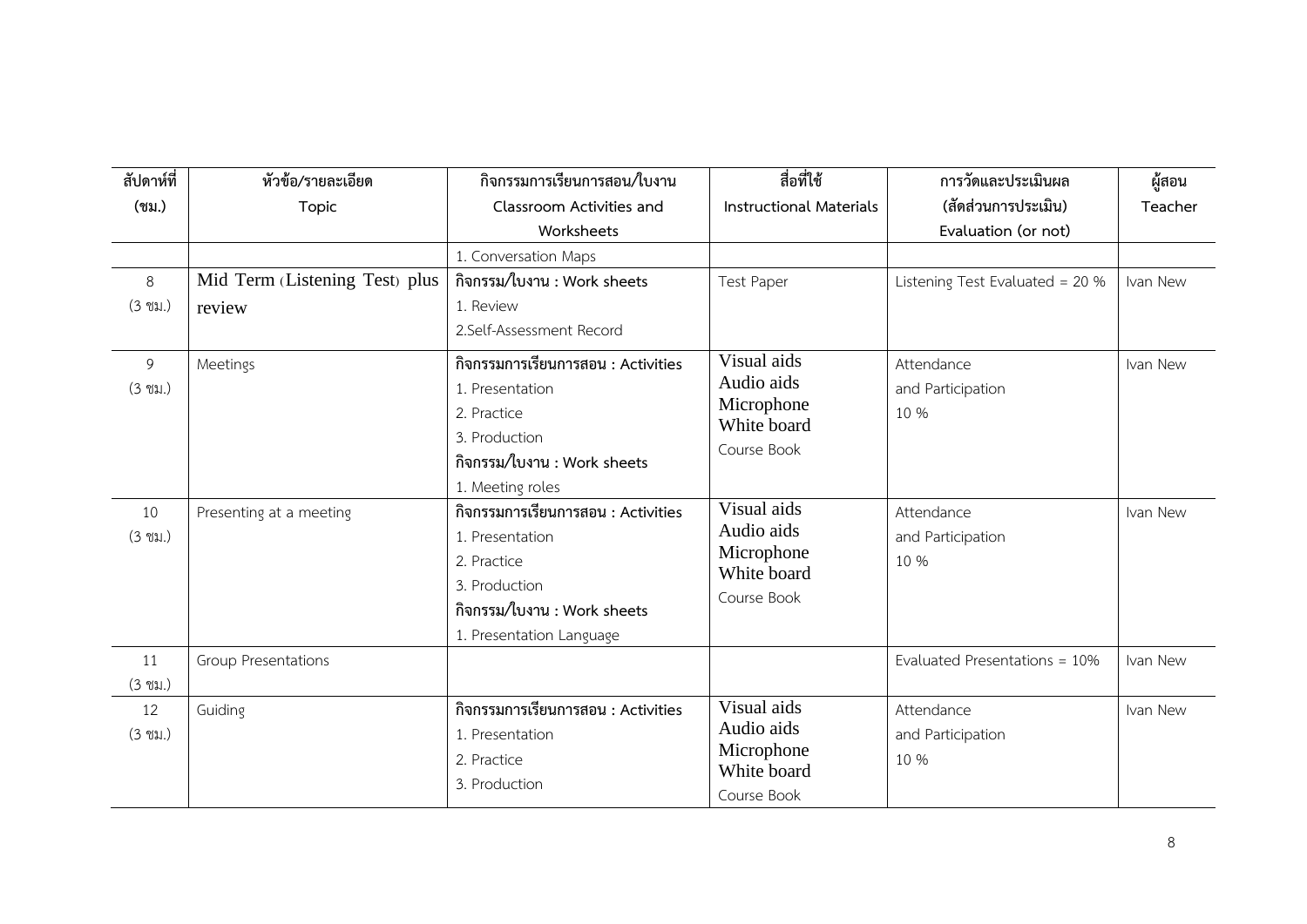| สัปดาห์ที่              | หัวข้อ/รายละเอียด              | กิจกรรมการเรียนการสอน/ใบงาน                                                                                                                  | สื่อที่ใช้                                                            | การวัดและประเมินผล                      | ผู้สอน   |
|-------------------------|--------------------------------|----------------------------------------------------------------------------------------------------------------------------------------------|-----------------------------------------------------------------------|-----------------------------------------|----------|
| (ชม.)                   | Topic                          | Classroom Activities and                                                                                                                     | <b>Instructional Materials</b>                                        | (สัดส่วนการประเมิน)                     | Teacher  |
|                         |                                | Worksheets                                                                                                                                   |                                                                       | Evaluation (or not)                     |          |
|                         |                                | กิจกรรม/ใบงาน : Work sheets                                                                                                                  |                                                                       |                                         |          |
|                         |                                | 1. Conversation Maps                                                                                                                         |                                                                       |                                         |          |
| 13                      | Sales                          | กิจกรรมการเรียนการสอน : Activities                                                                                                           | Visual aids                                                           | Attendance                              | Ivan New |
| $(3 \text{ vi.})$       |                                | 1. Presentation                                                                                                                              | Audio aids                                                            | and Participation                       |          |
|                         |                                | 2. Practice                                                                                                                                  | Microphone                                                            | 10 %                                    |          |
|                         |                                | 3. Production                                                                                                                                | White board                                                           |                                         |          |
|                         |                                | กิจกรรม/ใบงาน : Work sheets                                                                                                                  | Course Book                                                           |                                         |          |
|                         |                                | 1. Conversation Maps                                                                                                                         |                                                                       |                                         |          |
| 14<br>$(3 \text{ vi.})$ | Dealing with complaints        | กิจกรรมการเรียนการสอน : Activities<br>1. Presentation<br>2. Practice<br>3. Production<br>กิจกรรม/ใบงาน : Work sheets<br>1. Conversation Maps | Visual aids<br>Audio aids<br>Microphone<br>White board<br>Course Book | Attendance<br>and Participation<br>10 % | Ivan New |
| 15                      | Final Oral Test and Assignment |                                                                                                                                              |                                                                       | Oral Test evaluation &                  | Ivan New |
| $(3 \text{ vi.})$       | Hand-In Session                |                                                                                                                                              |                                                                       | Assignment evaluated = 30%              |          |
| 16<br>$(3 \text{ }}1)$  |                                | สอบปลายภาค                                                                                                                                   |                                                                       |                                         |          |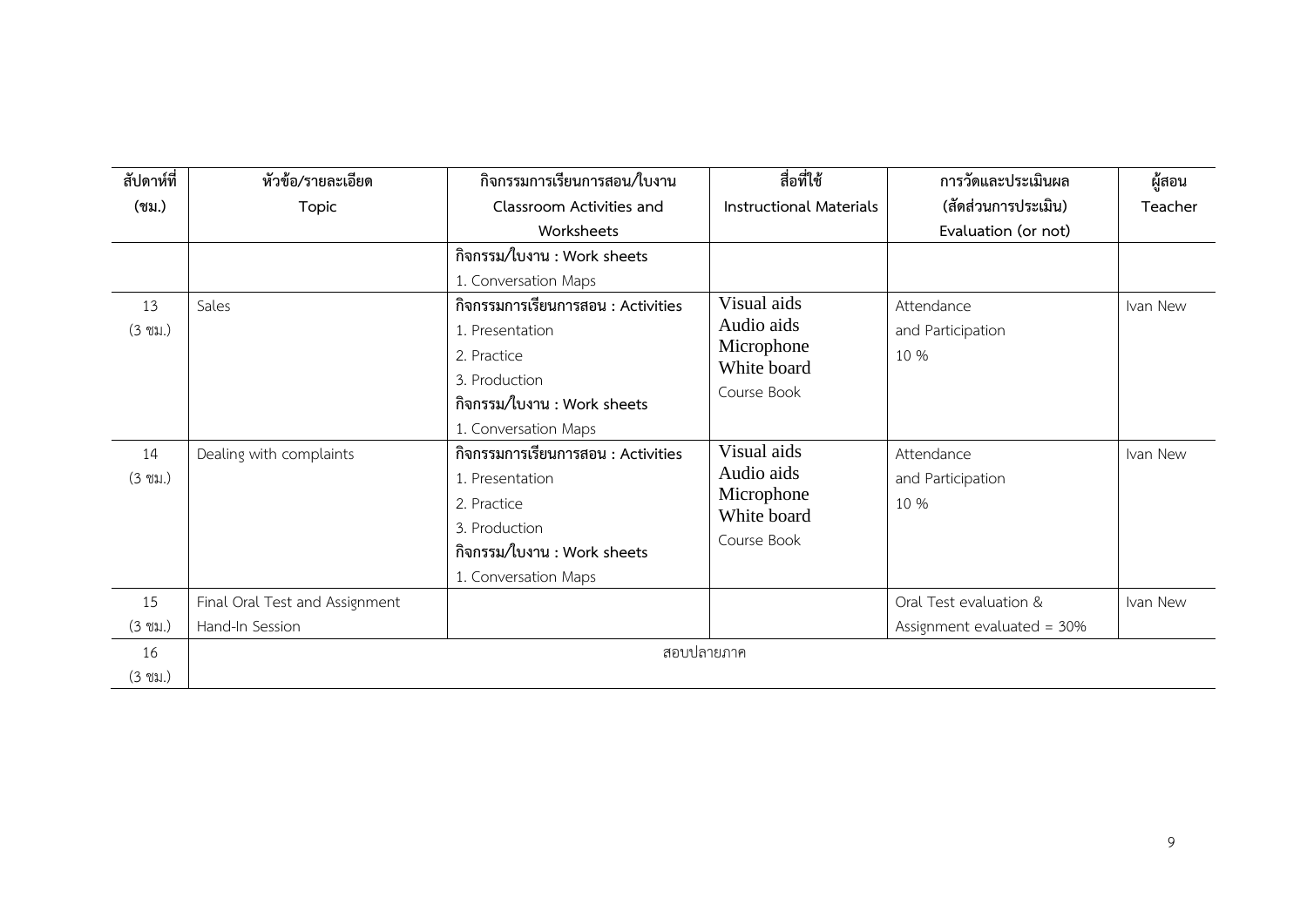## **5.2 การวัดและการประเมินผล - Evaluation**

| 1) การวัดผล : Measurement |     |
|---------------------------|-----|
| - Courework               | 60% |
| - Final                   | 30% |
| - Morals / Behavior       | 10% |

2) การประเมินผล : ใช้ระบบ  $\Box$  อิงกลุ่ม  $\Box$  อิงเกณฑ์ของมหาวิทยาลัย ดังนี้

| ระดับคะแนน (คะแ <u>นน)</u> | ระดับผลการเรียน |
|----------------------------|-----------------|
| 90-100                     | Α               |
| 85-89                      | $B^+$           |
| 75-84                      | B               |
| 70-74                      | $\mathcal{C}^+$ |
| 60-69                      | $\subset$       |
| 55-59                      | $D^+$           |
| 50-54                      | D               |
| $0 - 50$                   | F               |

## **หมวดที่6 ทรัพยากรประกอบการเรียนการสอน Learning Resources**

## **6.1 เอกสารและต าราหลัก**

**Required text:** New, I. (2018) English for Professional Purpose**.** Bangkok: *Graphics Department. Suan Dusit University.*

### **6.2 เอกสารและข้อมูลส าคัญ**

**Essential Reference:** Boobyerม V. (2017*)* English for Everyone, Course Book Level 1, Business English: *Doring Kindersley Limited.* **Website:** www.dkefe.com

### **6.3 เอกสารและข้อมูลแนะน า**

**Recommended Books and Reference Material: Internet - bbclearningenglish.com, Applications for Smart Phone "Sounds"**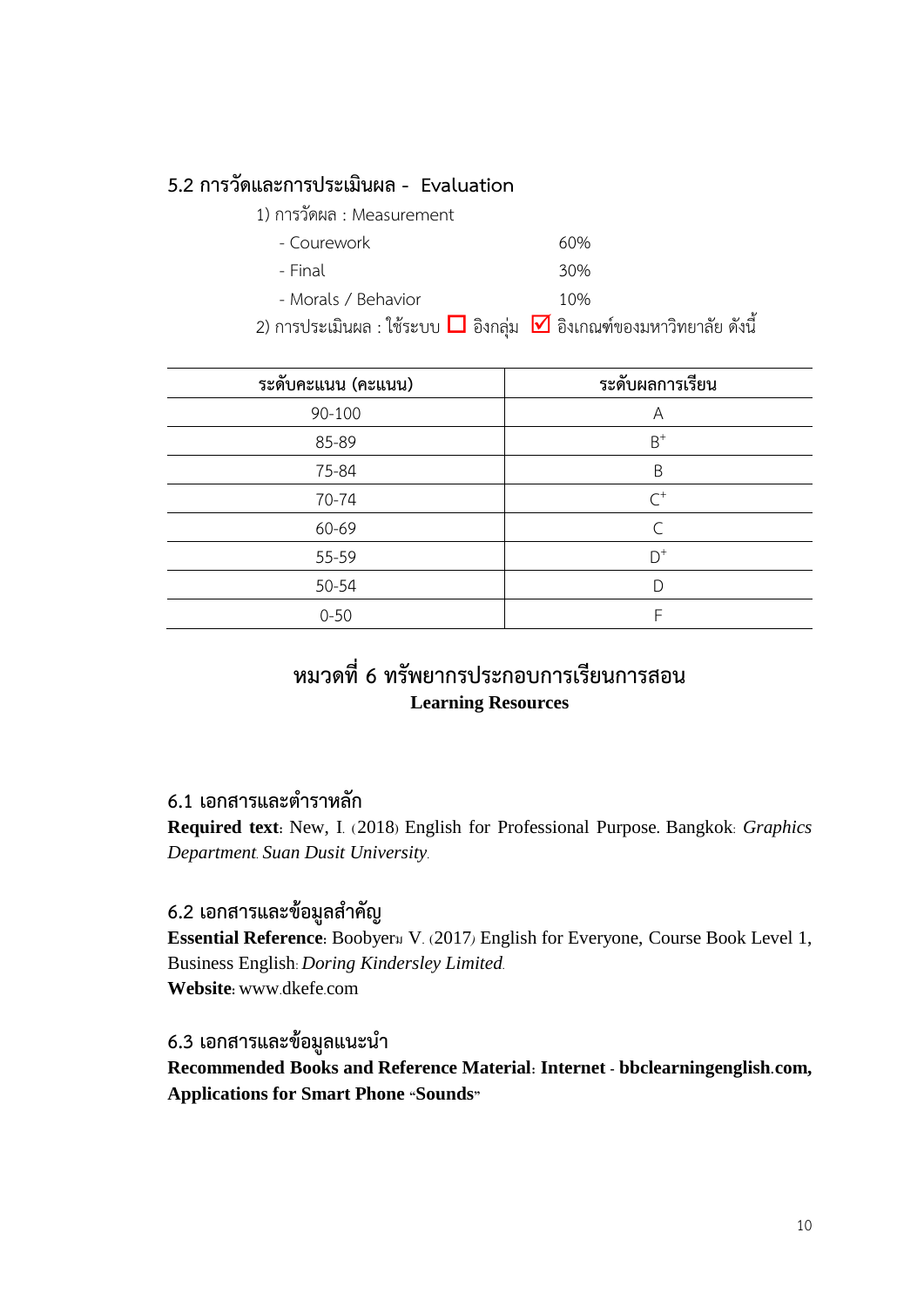# **หมวดที่7 การประเมินและปรับปรุงการด าเนินการของรายวิชา**

## **7.1 กลยุทธ์การประเมินประสิทธิผลของรายวิชาโดยนักศึกษา Strategies for Obtaining Student Feedback on Quality of Teaching**

Confidential completion of standard course evaluation questionnaire.

## **7.2 กลยุทธ์การประเมินการสอน**

### **Other Strategies for Evaluation of Teaching**

Observations and assistance from colleagues, independent assessment of standards achieved by students, independent advice on assignment tasks, etc.

#### 7.3 การปรับปรุงการสอน

### **Processes for Improvement of Teaching**

Workshops on teaching methods, review of recommended teaching strategies.

## **7.4 การทวนสอบมาตรฐานผลสัมฤทธิ์ของนักศึกษาในรายวิชา**

### **Processes for Verifying Standards of Student Achievement**

Check marking of a sample of examination papers or assignment tasks.

การทวนสอบผลการเรียนรู้ของนักศึกษาจากการสังเกตพฤติกรรม คะแนนการสอบ การ ปฏิบัติและการนำเสนอผลงาน

| ผลการเรียนรู้               | วิธีการประเมิน |            |                |  |
|-----------------------------|----------------|------------|----------------|--|
| Domain                      | การสังเกต      | การสอบ     | การปฏิบัติ/การ |  |
|                             | พฤติกรรม       | Evaluation | นำเสนอผลงาน    |  |
|                             | Observation    |            | Presentation   |  |
| คุณธรรม จริยธรรม Morals     |                |            |                |  |
| ความรู้ Knowledge           |                |            |                |  |
| ทักษะทางปัญญา Cognitive     |                |            |                |  |
| ทักษะความสัมพันธ์ระหว่าง    |                |            |                |  |
| บุคคลและความรับผิดชอบ       |                |            |                |  |
| Interpersonal Skills        |                |            |                |  |
| ทักษะการวิเคราะห์เชิงตัวเลข |                |            |                |  |
| การสื่อสาร และการใช้ไอ      |                |            |                |  |